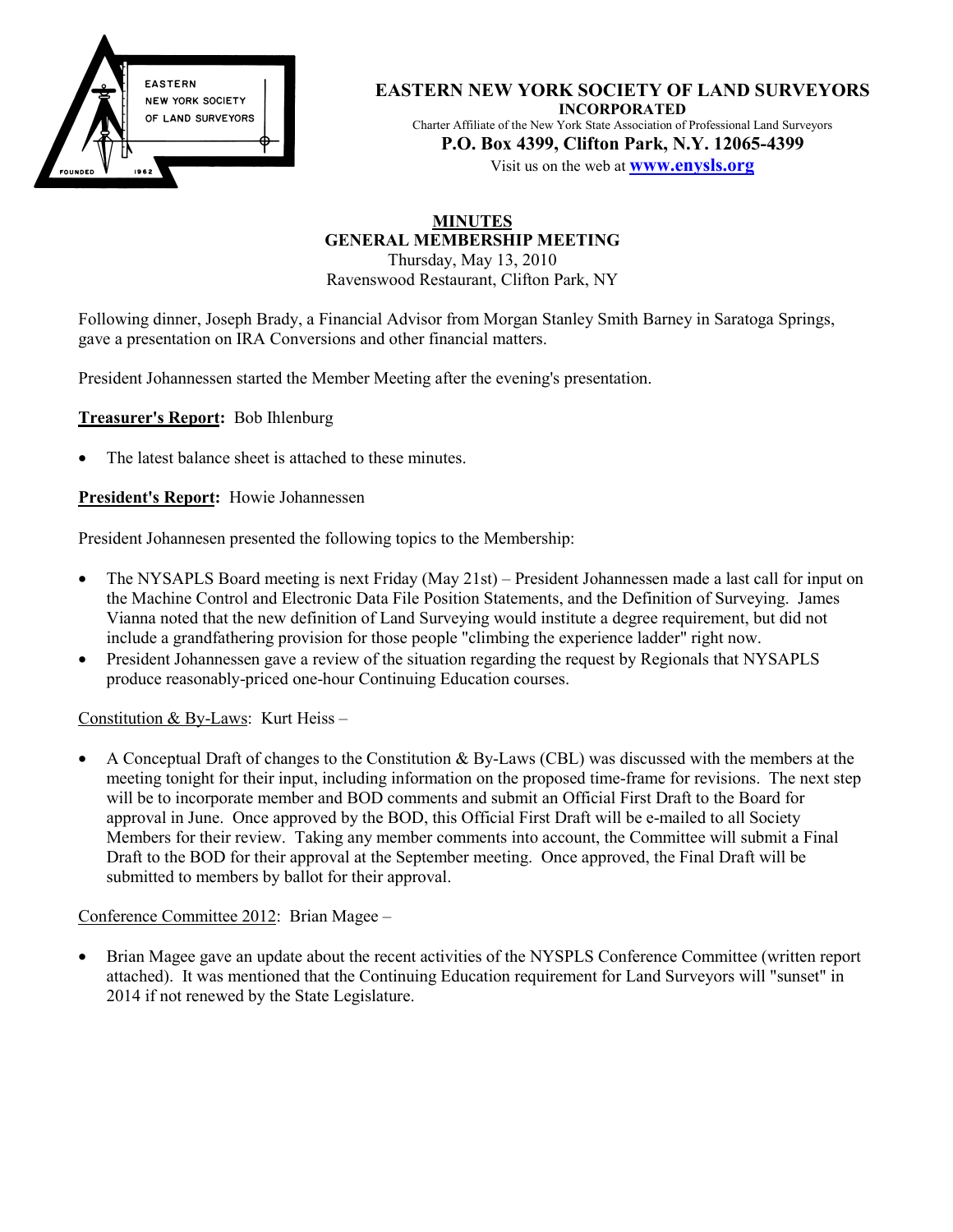## **Old Business:**

No Old Business

#### **New Business:**

No New Business

A raffle to benefit the Scholarship Fund was held for prizes that were donated by Maine Technical Source and several of the Colleges. Several members won items.

A motion to adjourn was made by Jody Lounsbury, seconded by Carl Rigdon, and the meeting was adjourned.

**The next ENYSLS General Membership will be held on Thursday, September 9th, 2010 at a location to be announced.**

> Respectfully Submitted, **Kurt J. Heiss, LS ENYSLS Secretary** heisskj953@roadrunner.com

## **EASTERN NEW YORK SOCIETY OF LAND SURVEYORS, INC.**

**President: C. Howard Johannessen Bill Darling 2011 C. Howard Johannessen 2012 Eric Crampton 2013 Exec. Vice-President: Eric Crampton Kurt Heiss 2011 Gordon Matson 2012 Don Darrah 2013 Secretary: Kurt Heiss<br>Treasurer: Robert J. Ihlenburg** 

| l Darling         |  |
|-------------------|--|
| rt Heiss          |  |
| bert J. Ihlenburg |  |
| e Lurie           |  |

**Vice-President: Don Darrah Robert J. Ihlenburg 2011 Lawrence J. O'Connor 2012 Carl Rigdon 2013**

| [hlenburg                                                                                        | <b>Past President - William Whimple</b> |
|--------------------------------------------------------------------------------------------------|-----------------------------------------|
| Director N.Y. State Assoc. of Professional Land Surveyors - C. Howard Johannessen (518) 439-9981 |                                         |
| Director N.Y. State Assoc. of Professional Land Surveyors - Eric Crampton (518) 786-7400         |                                         |
| President's Address - P.O. Box 454. West Sand Lake. NY 12196 - ciohannessen@nycap.rr.com         |                                         |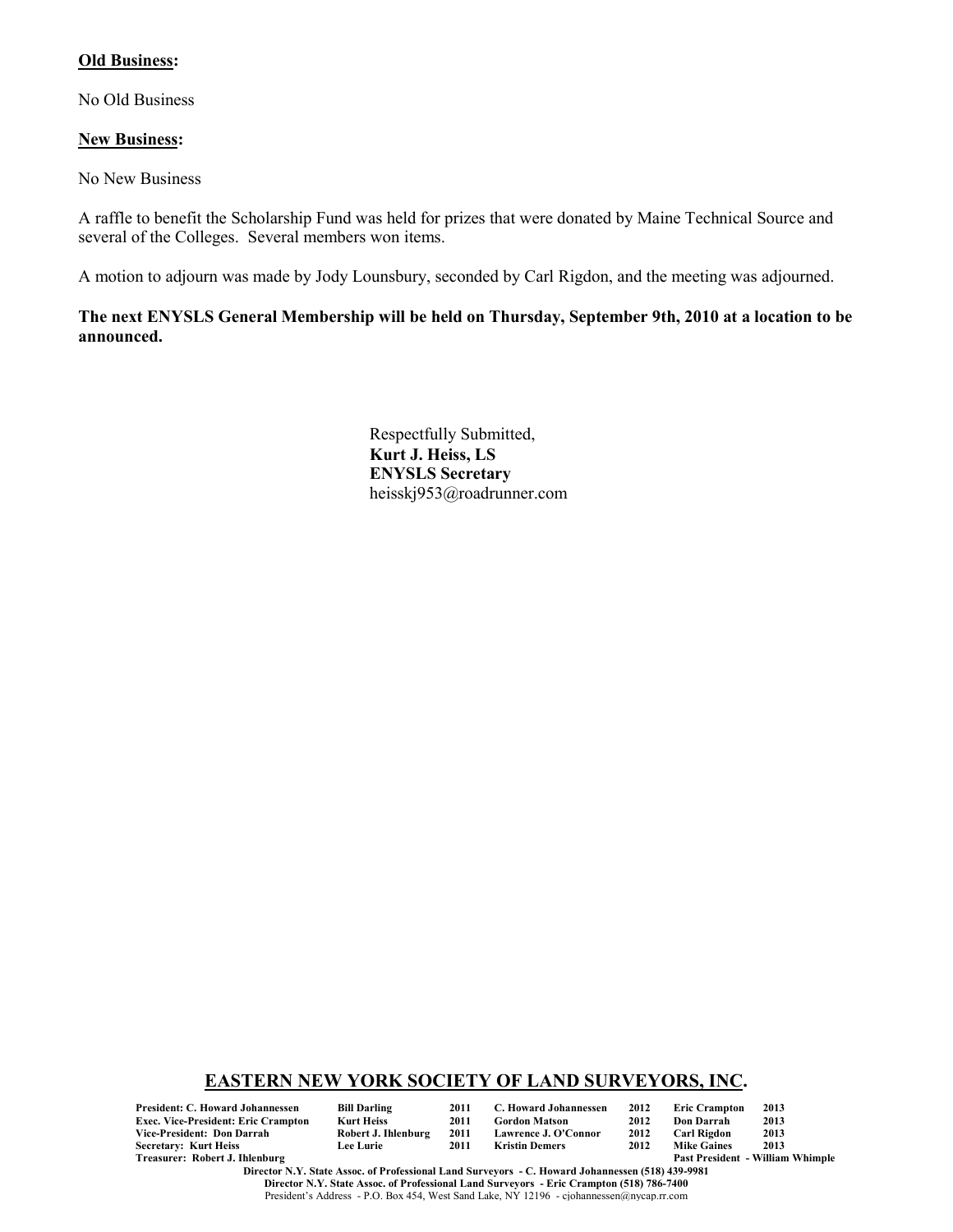# 8:45 AM Eastern New York Society of Land Surveyors, Inc<br>05/10/10 Profit & Loss Detail<br>Accrual Basis March 1 through May 10, 2010

 $\bar{\lambda}$ 

|         | Type                           | Date                     | Num  | Name                            | Memo    | Clr                         | Split |              | Amount |
|---------|--------------------------------|--------------------------|------|---------------------------------|---------|-----------------------------|-------|--------------|--------|
| Balance |                                |                          |      |                                 |         |                             |       |              |        |
|         | Ordinary Income/Expense        |                          |      |                                 |         |                             |       |              |        |
|         | Income                         |                          |      |                                 |         |                             |       |              |        |
|         | Membership Dues                |                          |      |                                 |         |                             |       |              |        |
|         | Deposit                        | 3/30/2010                | 2266 | New York State As               |         | Checking Acc                |       | 10.00        | 10.00  |
|         | Total Membership Dues          |                          |      |                                 |         |                             |       | 10.00        | 10.00  |
|         | <b>Miscellaneous Income</b>    |                          |      |                                 |         |                             |       |              |        |
|         | Cash from dinner               |                          |      |                                 |         |                             |       |              |        |
|         | Deposit                        | 3/12/2010                |      |                                 | Deposit | 175.00                      |       | 175.00       |        |
|         |                                | Total Cash from dinner   |      |                                 |         | 175.00                      |       | 175.00       |        |
|         | Checks for dinner              |                          |      |                                 |         |                             |       |              |        |
|         |                                | Total Checks for dinner  |      |                                 |         | 550.00                      |       | 550.00       |        |
|         | Total Miscellaneous Income     |                          |      |                                 |         | 725.00                      |       | 725.00       |        |
|         | Raffle                         |                          |      |                                 |         |                             |       |              |        |
|         | Deposit                        | 3/12/2010                |      |                                 | Raffle  | 95.00                       |       | 95.00        |        |
|         | Total Raffle                   |                          |      |                                 |         | 95.00                       |       | 95.00        |        |
|         | Total Income                   |                          |      |                                 |         | 830.00                      |       | 830.00       |        |
|         | <b>Expense</b>                 |                          |      |                                 |         |                             |       |              |        |
|         | Professional Fees              |                          |      |                                 |         |                             |       |              |        |
|         | Consulting                     |                          |      |                                 |         |                             |       |              |        |
|         | Check                          | 5/10/2010                | 169  | Kurt Heiss                      |         | WEB SITE FEE                |       | 27.88        | 27.88  |
|         | <b>Total Consulting</b>        |                          |      |                                 |         |                             |       | 27.88        | 27.88  |
|         | <b>Total Professional Fees</b> |                          |      |                                 |         |                             |       | 27.88        | 27.88  |
|         | <b>Program Expense</b>         |                          |      |                                 |         |                             |       |              |        |
|         | Scholarship Awards             |                          |      |                                 |         |                             |       |              |        |
|         | Check                          | 4/8/2010                 | 172  | <b>SHAW FUND</b>                |         | FOR CONTINUE                |       | 240.00       | 240.00 |
|         |                                | Total Scholarship Awards |      |                                 |         |                             |       | 240.00       | 240.00 |
|         | Total Program Expense          |                          |      |                                 |         |                             |       | 240.00       | 240.00 |
|         |                                |                          |      |                                 |         |                             |       |              |        |
|         |                                | Travel & Entertainment   |      |                                 |         |                             |       |              |        |
|         | Check                          | 3/15/2010                | 166  | Albany Beverage C Invoice 8126  |         |                             |       | 494.98       | 494.98 |
|         | Total Entertainment            |                          |      |                                 |         |                             |       | 494.98       | 494.98 |
|         | <b>Meals</b>                   |                          |      |                                 |         |                             |       |              |        |
|         | Directors Meeting              |                          |      |                                 |         |                             |       |              |        |
|         | Check                          | 3/11/2010                | 164  | C.T. Male Associates February D |         |                             |       | Checking Acc |        |
| 81.99   | 81.99                          |                          |      |                                 |         |                             |       |              |        |
|         |                                | Total Directors Meeting  |      |                                 |         |                             |       | 81.99        | 81.99  |
|         | Meals - Other                  |                          |      |                                 |         |                             |       |              |        |
|         | Check                          | 4/8/2010                 | 170  | Little Anthony's                |         | food for shadow day         |       | 109.35       | 109.35 |
|         | Check                          | 4/8/2010                 | 171  | <b>IHLENBURG</b>                |         | TIP TO LITTLE ANTHONY 20.00 |       |              |        |
|         | Total Meals                    |                          |      |                                 |         |                             |       | 211.34       | 211.34 |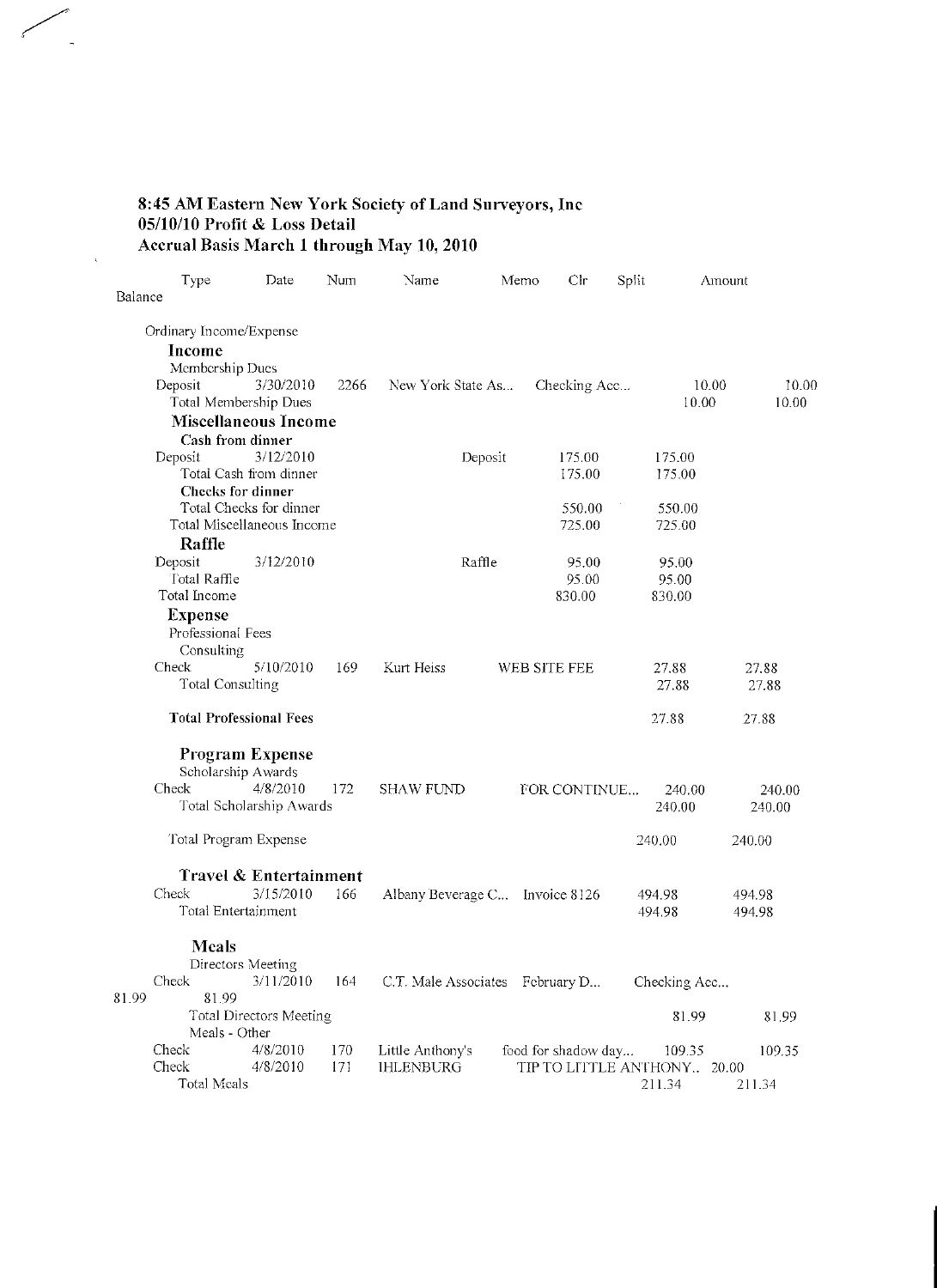|                    | 05/10/10 Profit & Loss Detail |     | 8:45 AM Eastern New York Society of Land Surveyors, Inc<br>Accrual Basis March 1 through May 10, 2010 |               | page 2   |        |
|--------------------|-------------------------------|-----|-------------------------------------------------------------------------------------------------------|---------------|----------|--------|
|                    | Travel & Ent - Other          |     |                                                                                                       |               |          |        |
| Check              | 3/12/2010                     | 165 | Manna's Restaurant                                                                                    | DINNER 29 $@$ | 270.11   | 270.11 |
| Check              | 3/30/2010                     | 167 | QUALITY INN ALBAN SHADOW DAY 683.50                                                                   |               |          | 953.61 |
|                    | Total Travel & Ent - Other    |     |                                                                                                       |               | 953.61   | 953.61 |
| Total Travel & Ent |                               |     |                                                                                                       | 1,659.93      | 1,659.93 |        |

------

 $\frac{1}{2}$ 

**Total Expense** 1,927.81 1,927.81 Net Ordinary Income  $-1,097.81$  $-1,097.81$ 

Uvest Account Valute 04/30/2010 \$39,816.71 (\$39,158.21)

 $\ddot{\phantom{a}}$ 

 $\epsilon$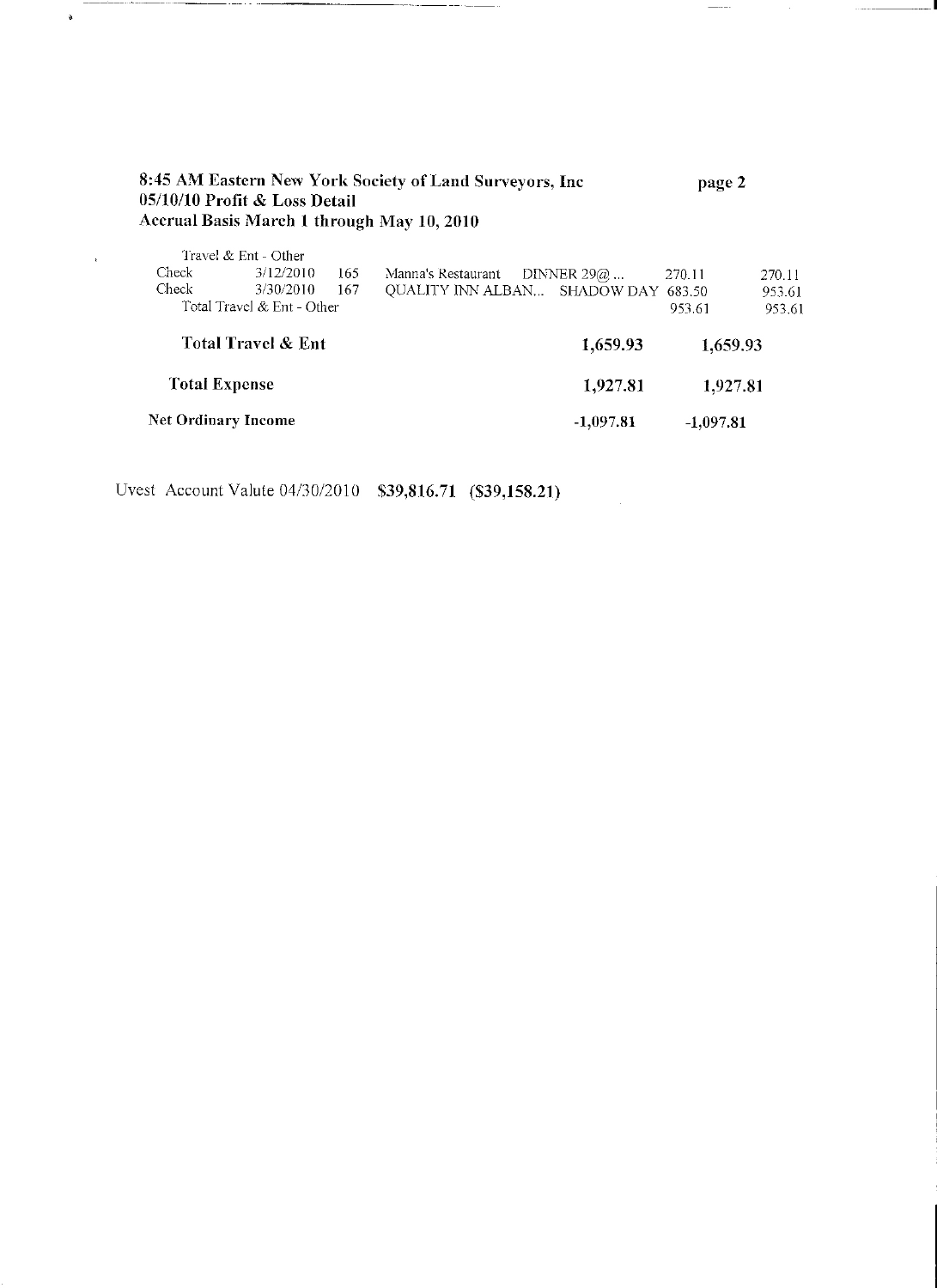# NYSAPLS Conference Committee Meeting Report

# Phone Conference of April 12, 2010

Of the 749 registered attendees of the 2010 conference there about 400 LS, NYSAPLS members.

It was reported by myself and others that the cost of the conference in relation to the number of credits earned was a concern of regional members. Chairman Stigner believes the pricing to be comparable with nearby states. The new conference model will be full day Wednesday and Thursday and half day Friday. This should be able to provide approximately 19 credit hours. It was suggested that perhaps the regionals suggest changes to the conference format. Among other things – the conference income has been able to allow the association to hold the line on any dues increase.

It was decided to offer an all-inclusive registration including full seminar attendance, Wednesday and Thursday Receptions, Wednesday and Thursday lunch and a comedy club ticket for Approx. \$435. Would cost \$455 ordered individually.

Lunch tickets will be \$25. Last year lunch cost about \$19 per person.

There was no hotel rebate last year and there will not be one this year.

Map Contest needs more entries. Talk it up in Region, possibly have a local contest and submit winners.

Committee will be looking to attract new exhibitors and sponsors. Want to get more local exhibitors.

## Phone Conference of April 19, 2010

Draft budget was agreed upon by the committee to be forwarded to the Finance Committee for review.

A conference call with exhibitors to discuss feed back comments submitted at the 2010 conference was scheduled for April 21. All paying exhibitors were requested to participate.

# Phone Conference of April 21, 2010

Conference call with exhibitors. Only 3 exhibitors called in.

Main concern was the amount of traffic in the hall.

Lunch will be held in the hall and will be expanded to 2 hours. There will be two lunches in the hall.

An attempt will be made to stagger seminar break times.